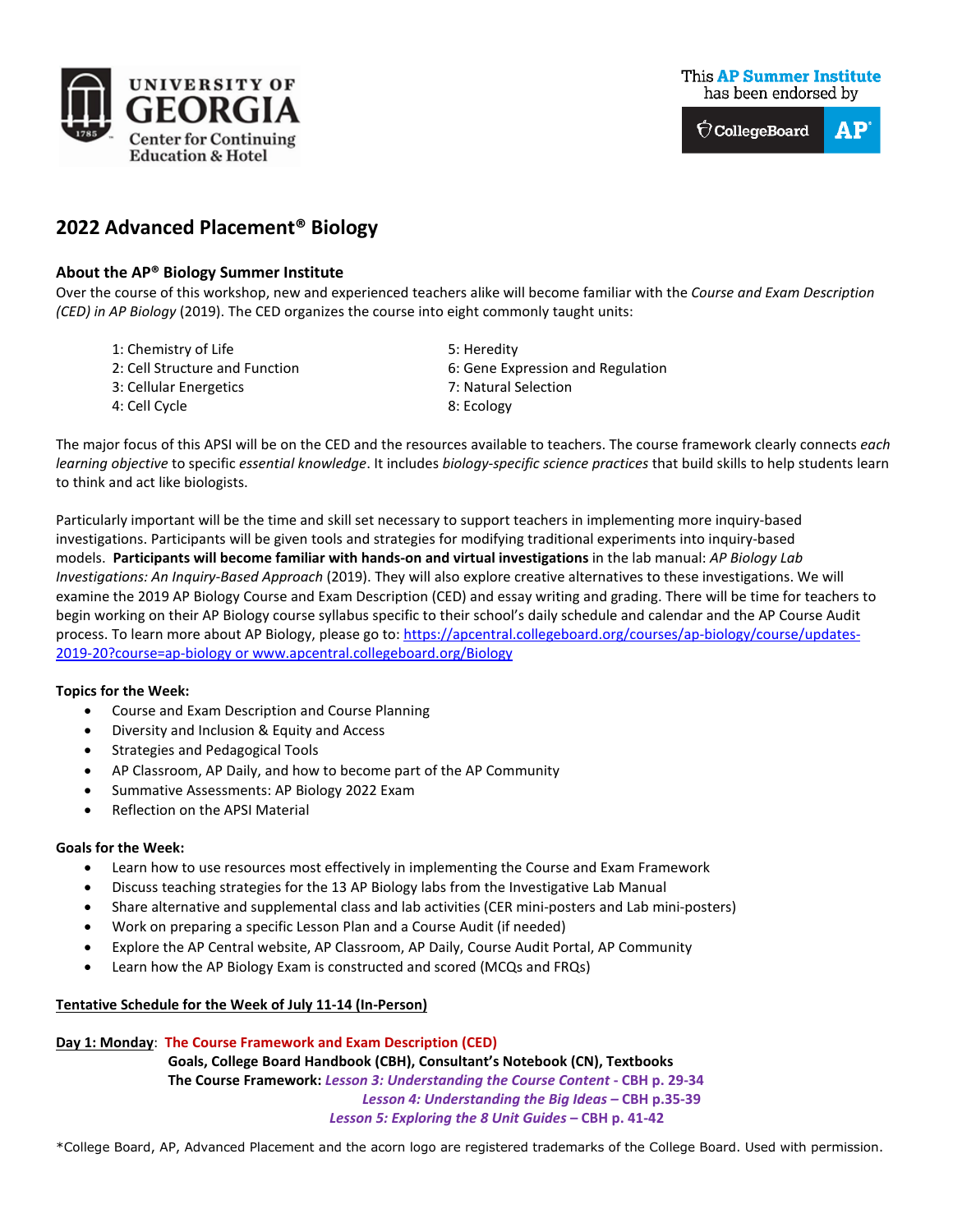*<i><u>Lunch</u> Lunch* **Lab Equipment/Materials – Ward's, Carolina, Flinn, Bio-RAD, Probeware Lab Manual:** *AP Biology Investigative Labs: An Inquiry-Based Approach* **Investigation 11: Transpiration \*\* SP 1, 2, 4 - BI 4 (will take measurements each day) Chi Square Analysis: Wooly Worm Lab** – *What is a Null Hypothesis?* **SP 3 - BI 1**

**Homework Assignment:** *Lesson 1: Previewing the Science Practices - Teaching for Transfer –* **CBH p. 7-14**

#### **Day 2: Tuesday: Importance of the INVESTIGATIVE LABS?**

**Discuss Lesson** *1: Previewing the Science Practices - Teaching for Transfer –* **CBH p. 7-14 Investigation 4: Diffusion and Osmosis \*\* SP 5 - BI 2 Equity and Access and Diversity of Learners** *Lesson 27: AP Course Audit and Curricular Requirements –* **CBH p. 213-218**

*Lunch*

*Lesson 9: Scaffolding and Spiraling the SP's –* **CBH p. 65-70 Investigation 12: Animal Behavior \*\* SP 3, 4, 5 - BI 4**

**Lab Notebooks, Lab Reports, Mini-posters for Lab and CER Activities**

**Homework Assignment:** *Lesson 10: Planning Your Course-* **CBH p. 81-88: Create an Instructional Plan**

## **Day 3: Wednesday**: **Let's Work on Those SKILLS = The** *SCIENCE PRACTICES*

**Discuss** *Lesson 10: Planning Your Course–***CBH p. 81-88: Share Instructional Plans Investigation 4: Water Potential \*\* SP 2, 5 - BI 2 Gallery Walk to View Mini-posters/CER posters** *Lesson 18: Argumentation CBH p. 129* **Scoring of the 2020 Exam** *Lesson 22: Exam Structure –* **CBH - p. 167**

*Lunch*

**The 2020 Exam, continued** (Applying LO's from the Course Framework to the FRQ's) **Investigation 5: Photosynthesis \*\* SP 4 -BI 2 and Other Activities Using Plants Investigation 2: Hardy-Weinberg\*\* SP 2, 5 - BI 1**

**Homework Assignment: Create an Instructional Plan for a Second Unit from the Course Framework**

## **Day 4: Thursday**: **MATHEMATICS and STATISTICS: Biology's Next Microscope**

**Discuss Lesson 9***:Scaffolding and Spiraling the SP's–***CBH p. 65-70: Share Instructional Plans MiniOne Systems: Student-Centered Activities for Gel Electrophoresis and PCR Investigation 9: Biotechnology - Restriction Enzyme Analysis of DNA \*\* SP 2, 4 - BI 3**

*Lunch*

*Lesson 17: Statistical Tests and Data Analysis* **CBH – p. 123-127 Investigation 11: Transpiration \*\* SP 1. 2, 4, 5 - BI 4 Results and Observing Stomata Making Time to Review for the AP Biology Exam Reflections on Goals for the week and USB drives**

> *Science Practice 1***: Lesson 19 – Concept Explanation - CBH p. 137** *Science practice 2***: Lesson 14 – Visual Representations – CBH p. 107** *Science Practice 3***: Lesson 15 – Questions and Methods – CBH p. 113** *Science Practice 4***: Lesson 16 – Representing and Describing Data – CBH p. 117** *Science Practice 5***: Lesson 17 – Statistical Tests and Data Analysis – CBH p. 123** *Science Practice 6***: Lesson 18 – Argumentation - CBH p. 129**

## **What to bring:**

Items you should have access to during the week include:

- A laptop computer/ tablet
- A favorite lesson or practice to share
- A copy of your school's academic calendar
- A copy of the textbook you will be using next year (if you have access to one)